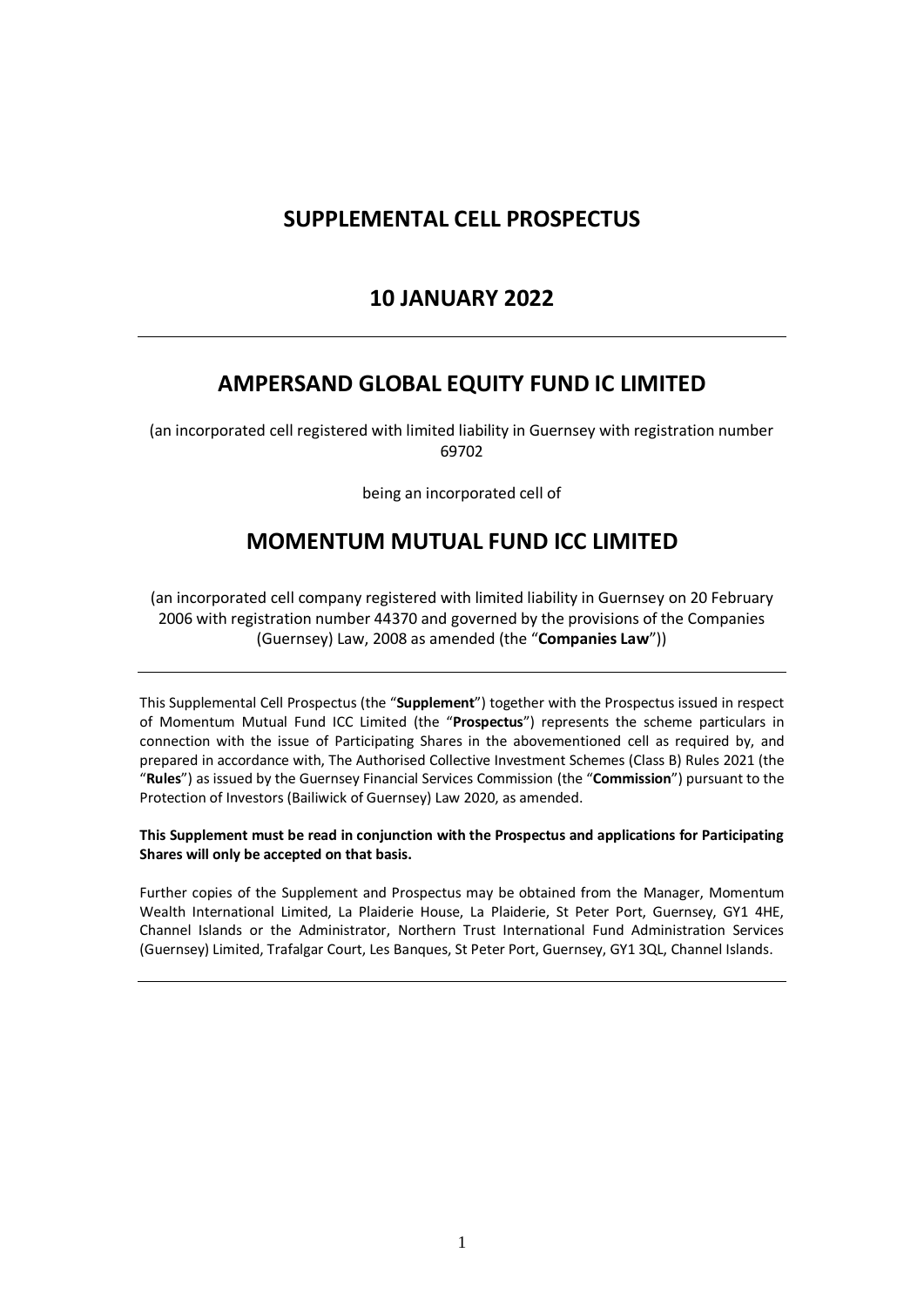This is a Supplement to the Prospectus of Momentum Mutual Fund ICC Limited (the "**Company**") relating to Ampersand Global Equity Fund IC Limited (the "**Cell**"), an incorporated cell of the Company registered on 22 September 2021.

This Supplement contains information which is specific to the Cell. The Prospectus of the Company contains further important information in relation to the Company, its management and operation and its incorporated cells (the "**cells**") that applies to the Company as a whole and to each cell, including the Cell. This Supplement should be read in conjunction with the Prospectus of the Company and the Memorandum of Incorporation and Articles of Incorporation of the Cell (the "**Cell Articles**") and applications for Participating Shares will be accepted only on that basis. Copies of the Prospectus of the Company and the Cell Articles may be obtained from the Manager or the Administrator upon request.

Where not otherwise defined in this Supplement, capitalised terms shall bear the meaning ascribed to them in the Prospectus and/or the Cell Articles, as the context requires.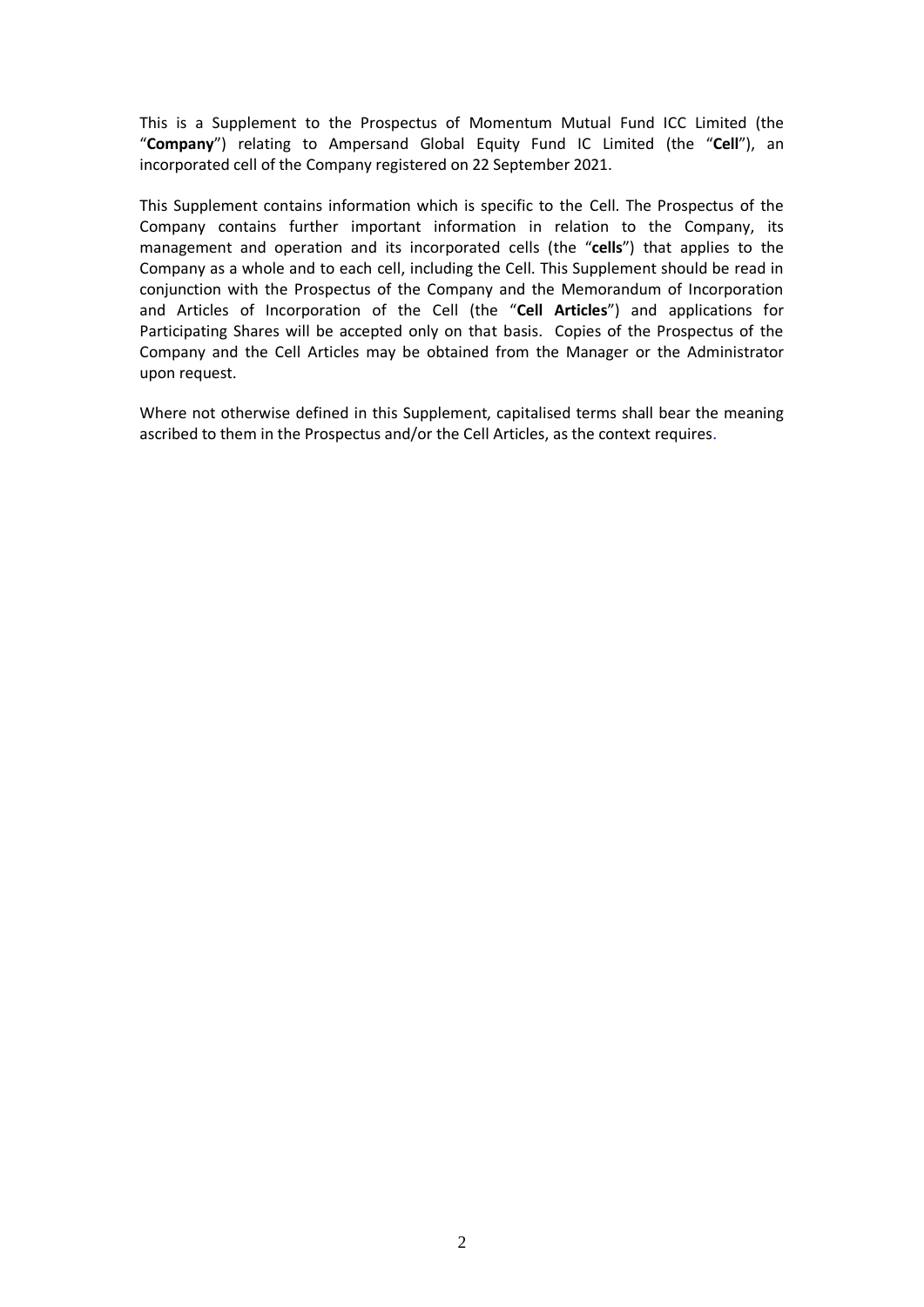### **INFORMATION SUMMARY**

| <b>Classes of Participating Shares:</b> | Means the different classes of participating redeemable<br>preference shares as may be issued to Shareholders in<br>accordance with the Cell Articles bearing such rights and<br>characteristics as set out hereto. Currently, the<br>following Classes of Participating Shares are issued in<br>respect of the Cell:             |
|-----------------------------------------|-----------------------------------------------------------------------------------------------------------------------------------------------------------------------------------------------------------------------------------------------------------------------------------------------------------------------------------|
|                                         | Institutional Shares - Class A USD Shares priced and<br>valued in US Dollars.                                                                                                                                                                                                                                                     |
|                                         | Retail Shares - Class B USD Shares priced and valued in<br>US Dollars.                                                                                                                                                                                                                                                            |
|                                         | The Cell will be utilized as a single asset class building<br>block in the Ampersand Sanlam collective investment<br>multi-asset portfolios.                                                                                                                                                                                      |
|                                         | Class A USD Shares are only available for investment by<br>multi asset portfolios which are also distributed by the<br>Distribution Partner and such other persons as the<br>Directors may determine from time to time.                                                                                                           |
|                                         | Class B USD Shares are only available to Vickers and<br>Peters Financial Planning (PTY) limited for their direct<br>retail clients                                                                                                                                                                                                |
| <b>Subscription Price:</b>              | For A USD Shares, means during the initial offer period<br>US\$1.00 (or currency equivalent) per Participating<br>Following the initial offer<br>Share.<br>period, the<br>Participating Shares will be issued on any Dealing Day at<br>prices reflecting the NAV per Share of such Class as at<br>the applicable Valuation Point. |
|                                         | For B USD Shares, means during the initial offer period<br>US\$1.00 (or currency equivalent) per Participating<br>Following the initial offer<br>Share.<br>period, the<br>Participating Shares will be issued on any Dealing Day at<br>prices reflecting the NAV per Share of such Class as at<br>the applicable Valuation Point. |
| <b>Subscription Charge:</b>             | Means 0% of the subscription amount.                                                                                                                                                                                                                                                                                              |
| Dealing Day:                            | Means each day that is a Business Day.                                                                                                                                                                                                                                                                                            |
| Minimum Initial Investment:             | Means, in respect of Class A USD Shares, US\$750,000<br>and in respect of Class B Shares US\$3,500 (or currency<br>equivalent).                                                                                                                                                                                                   |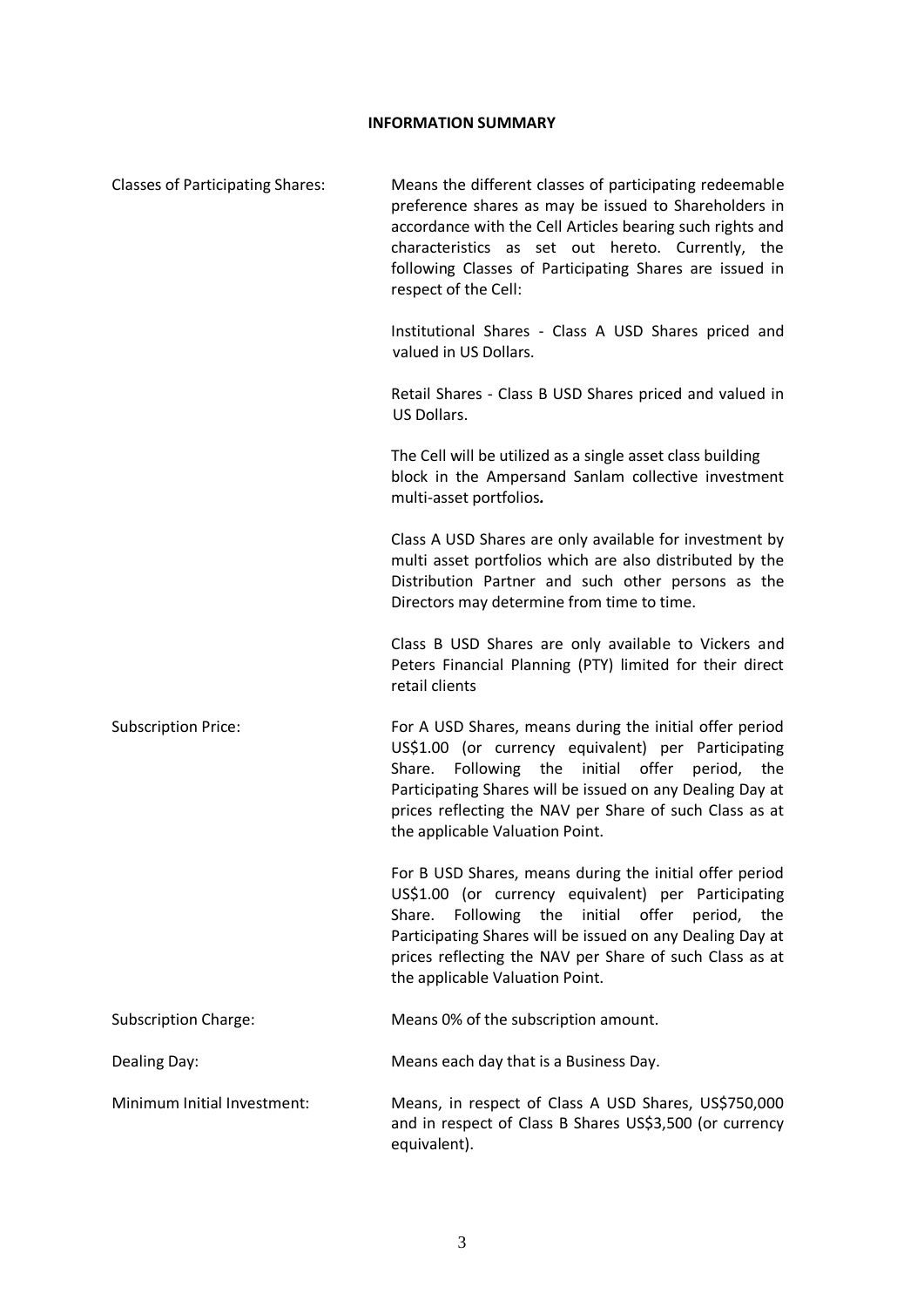| Minimum Subsequent Investment: | Means US\$500 (or currency equivalent).                               |
|--------------------------------|-----------------------------------------------------------------------|
| Minimum Redemption:            | Means not less than US\$10 (or currency equivalent).                  |
| Base Currency of the Cell:     | US Dollars.                                                           |
| Dividend Policy:               | No dividends will be paid. All income received will be<br>reinvested. |

## **THE ATTENTION OF INVESTORS IS DRAWN TO THE RISK WARNINGS CONTAINED IN SECTION D AND WITHIN THE PROSPECTUS.**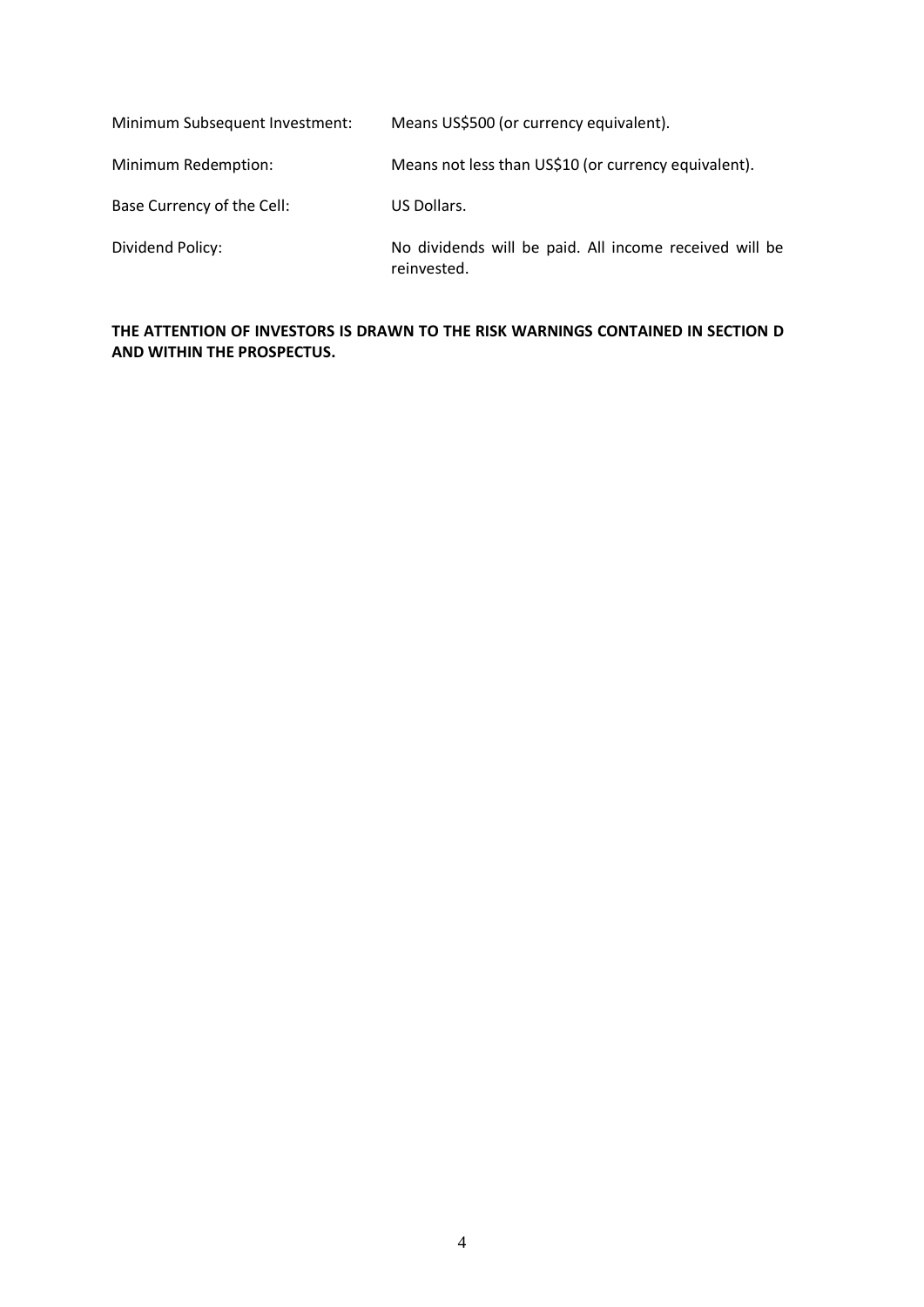## **FUND CHARACTERISTICS**

## **A. Investment Objective**

The Cell is designed to provide capital growth over the longer term in the Base Currency by gaining exposure to international equity markets, predominately by means of index tracking collective investment schemes and/or exchange traded funds. The Cell is ideally suited to investors with a moderate to high risk tolerance (with a high risk tolerance for short-term volatility) and an investment horizon of 5 years or longer.

## **B. Investment Policy**

In seeking to achieve the Investment Objective the Cell will invest primarily in participatory interests of collective investment schemes or other similar schemes whose underlying portfolios provide exposure to a diversified portfolio of equity investments across a wide range of global markets. A small and restricted exposure to underlying portfolios which invest in asset classes such as cash and money market instruments, as well as asset allocation portfolios that provide exposure to a combination of these asset classes may also, from time to time, be included in the Cell.

## **C. Investment Restrictions**

The Cell's exposure to asset classes through portfolios of collective investment schemes or other similar schemes, or transferable securities selected to represent an asset class will be as follows:

80% - 100% Equities 0%- 20% Cash and Money market portfolios

The Cell shall not have more than a 20% exposure to any individual share or security except for investment into other collective investment schemes or other investment vehicles where diversification of risk will in the opinion of the investment manager generally be achieved through the underlying fund.

The Cell shall not have a more than 50% exposure of the Cell's NAV into any individual collective investment scheme or other similar scheme, unless that scheme shall have appointed more than one sub-investment manager, in which case the limit shall be 70%. The Cell will be invested in at least three collective investment schemes or other similar schemes.

Within the aforementioned spreads, exposure by the Cell to all asset classes, as well as any individual asset class, will be in varying proportions over time.

In certain market conditions or to accommodate anticipated Shareholder redemptions, the Manager may elect to temporarily maintain a higher degree of liquidity and exceed the Cell's intended Cash and/or Money Market limit. In such instances, the Manager will continue to exercise prudent diversification of the investment portfolio at all times.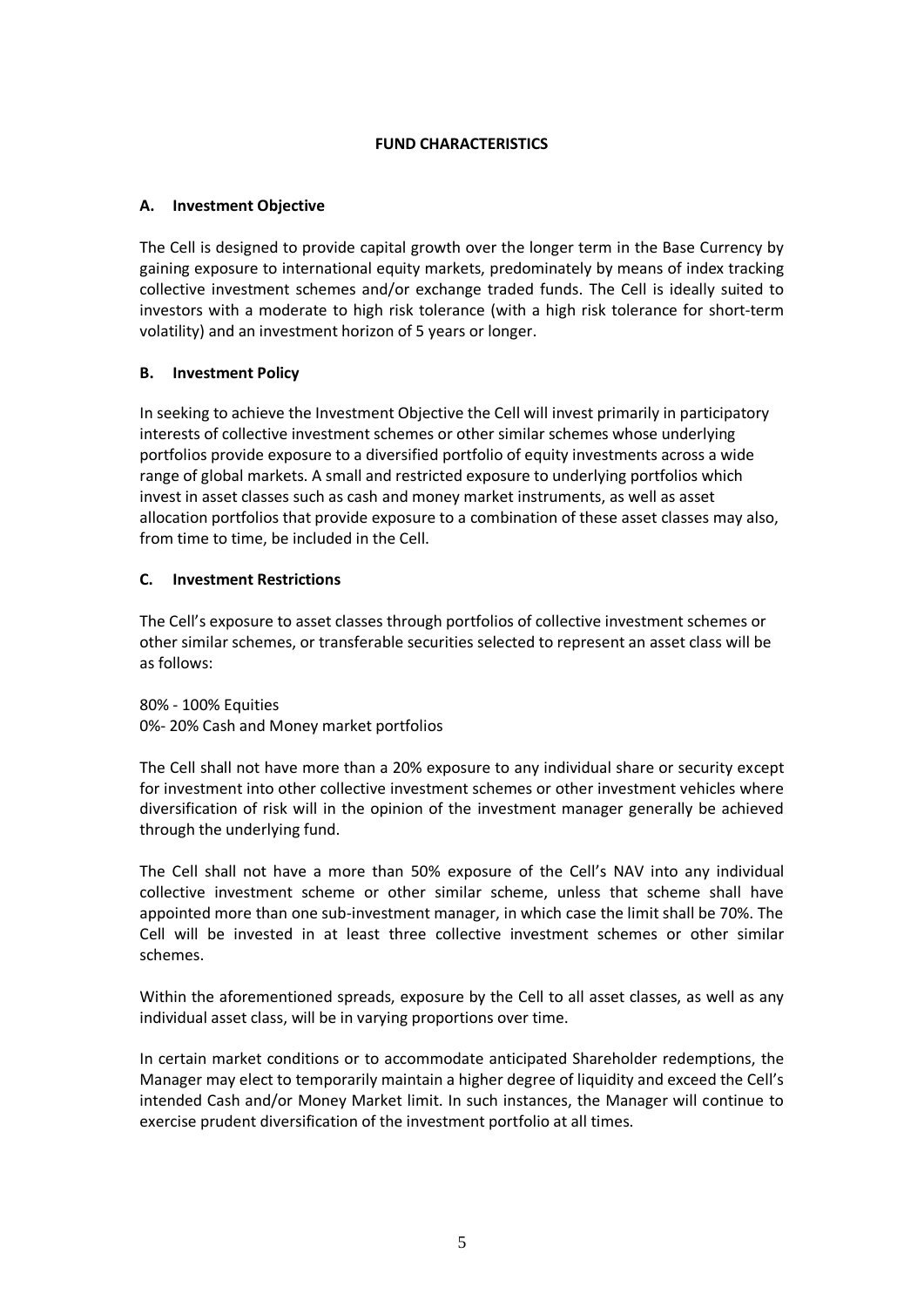No borrowing will be undertaken by the Cell, other than to meet short-term liquidity requirements in the Cell for the purpose of the payment of obligations in relation to the administration of the scheme relating to settlement of purchase and sale transactions and redemptions of Participating Shares. Borrowings will not exceed 10% of the NAV of the Cell. For such borrowing purposes, the securities of the Cell may be pledged.

The Cell is not permitted to enter into any form of borrowing or loan arrangement with other cells of the Company nor other collective investment schemes of the Manager.

The Cell will not invest in a fund of funds or a feeder fund.

All exchange traded funds (or other similar schemes held by the Cell) will be listed for trading on exchanges that have obtained full membership of the World Federation of Exchanges, or listed on exchanges that have been subject to the due diligence guidelines prescribed in Board Notice 90 of 2014, Chapter VI or listed on exchanges (such as the New York and London Stock Exchanges) approved for this purpose by the Financial Sector Conduct Authority ("FSCA") of South Africa.

The Cell will not include any derivative instruments with the exception of:

- **(i)** Investment in forward foreign currency exchange contracts for the purpose of mitigating exchange rate risk against both the benchmark and the base currency.
- **(ii)** Exchange-traded derivatives for the purpose of risk mitigation within the portfolio. **(iii)**

Derivatives will not be used for speculative purposes or otherwise.

Unlisted derivative instruments will be limited to forward currency exchange contracts.

No uncovered positions will be allowed. Gearing and leveraging for investment purposes will not be allowed.

The risk profile of portfolios of collective investment schemes to qualify for inclusion in the Cell will be characterised by either:

- (i) being authorised in terms of section 65 of the Collective Investment Schemes Control Act 2002 of South Africa; or
- (ii) if not authorised in terms of section 65 of the Collective Investment Schemes Control Act 2002 of South Africa, the portfolio must meet the following minimum requirements:
	- (a) 90% of equity securities held by the portfolios must be listed on exchanges that have obtained full membership of the World Federation of Exchanges or be listed on exchanges that have been subject to the due diligence guidelines prescribed in Board Notice 90 of 2014, Chapter VI or listed on exchanges (such as the New York and London Stock Exchanges) approved for this purpose by the FSCA;
	- (b) borrowings permitted only to the amount of 10% of the value of the portfolios and such borrowings will only be undertaken for purposes of meeting obligations in relation to the administration of the scheme relating to settlement of purchase and sale transactions and redemptions of shares;
	- (c) derivatives only permitted for purposes of efficient portfolio management of the portfolios;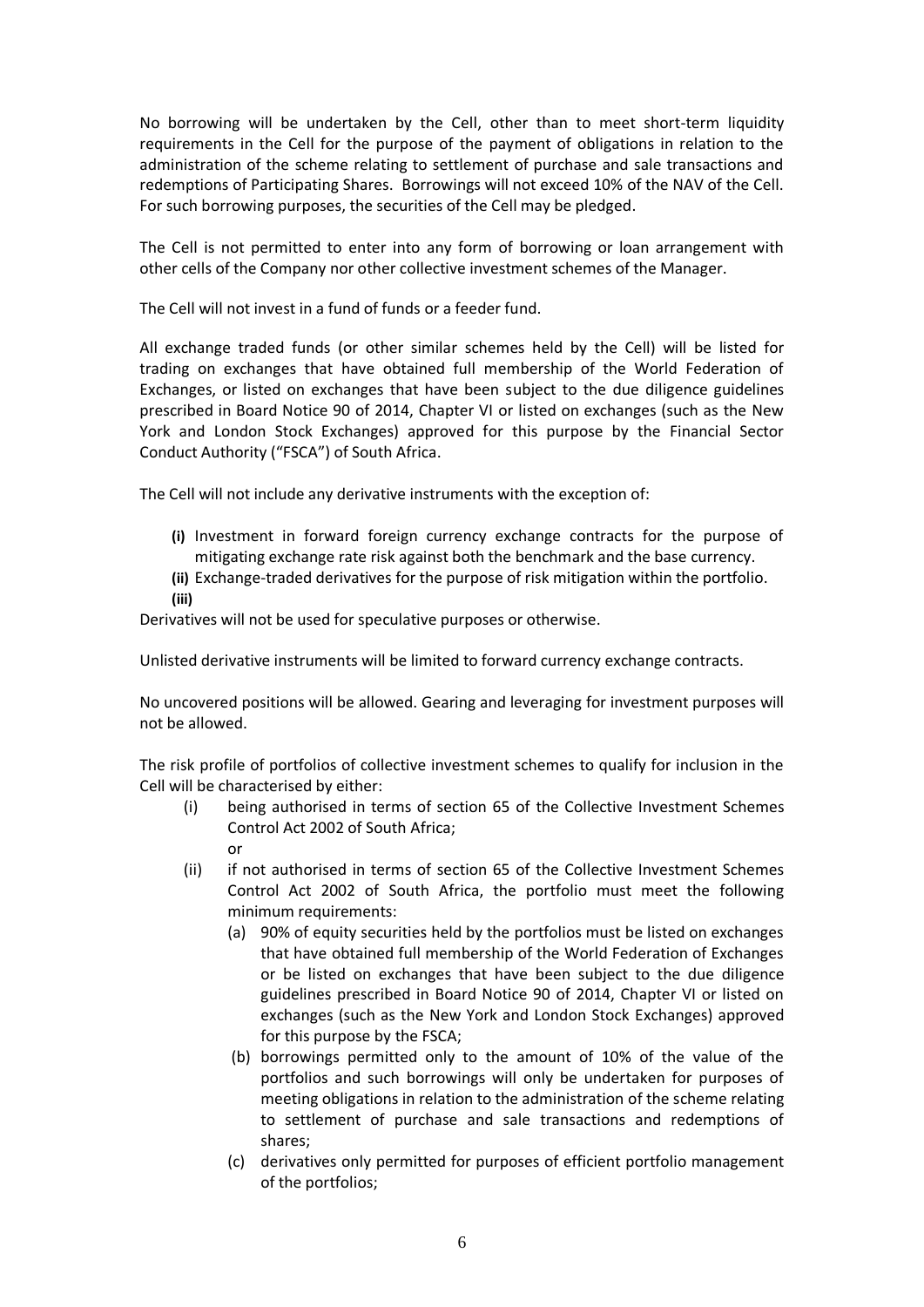- (d) unlisted derivative instruments only allowed for the portfolios as unlisted forward currency, interest rate or exchange rate swap transactions;
- (e) no uncovered derivative positions will be allowed for the portfolios;
- (f) no gearing (leveraging) will be allowed for the portfolios;
- (g) no scrip borrowing will be allowed for the portfolios; and
- (h) exchange traded funds and collective investment schemes that invest in synthetic instruments will not be allowed*.*

The Cell is not permitted to enter into any prime brokerage agreements.

The Cell will not invest in any unregulated collective investment schemes.

The Cell will not invest in exchange traded funds with leveraged exposure to underlying assets.

The Cell will not invest in physical commodities or soft commodities and investment in an instrument that compels the acceptance of physical delivery of a commodity is also prohibited.

The Cell is not permitted to enter into any form of borrowing or loan arrangement with other cells of the Company nor other collective investment schemes of the Manager.

The Directors are permitted to amend the preceding investment objectives, policy and restrictions (including any borrowing and hedging powers) applicable to the Cell provided that no material changes shall be made without providing Shareholders with sufficient notice to enable them to redeem their Participating Shares before the amendment takes effect. Shareholders are not required to approve the amendment of the preceding investment objectives, policy and restrictions (including any borrowing and hedging powers) applicable to the Cell although the Directors reserve the right to seek approval if they consider it appropriate to do so. In seeking approval from the Shareholders as aforesaid the Directors may also request Shareholders to approve a general waiver of the aforementioned notice of the proposed amendments to the investment objectives, policy and restrictions (including any borrowing and hedging powers). Shareholders should note that the waiver, if passed, would apply to all Shareholders regardless of whether or not they voted in favour of the waiver. In any case, such approval(s) would be sought by means of an Extraordinary Resolution of the Cell.

### **D. Risk Warnings**

**Currency Risk** - The rate of exchange between various currencies is a direct consequence of supply and demand factors as well as relative interest rates in each country, which are in turn materially influenced by inflation and the general outlook for economic growth. The investment return, expressed in the investor's domestic currency terms, may be positively or negatively impacted by the relative movement in the exchange rate of the investor's domestic currency unit and the currency units in which the Cell's investments are made. Investors are reminded that the Cell may have multiple currency exposure.

**Equity Investments Risk** - Investing in equity shares means you are taking a stake in the performance of that company, participating in the profits it generates by way of dividends and any increase in its value by way of a rise in its share price. If the company fails, however,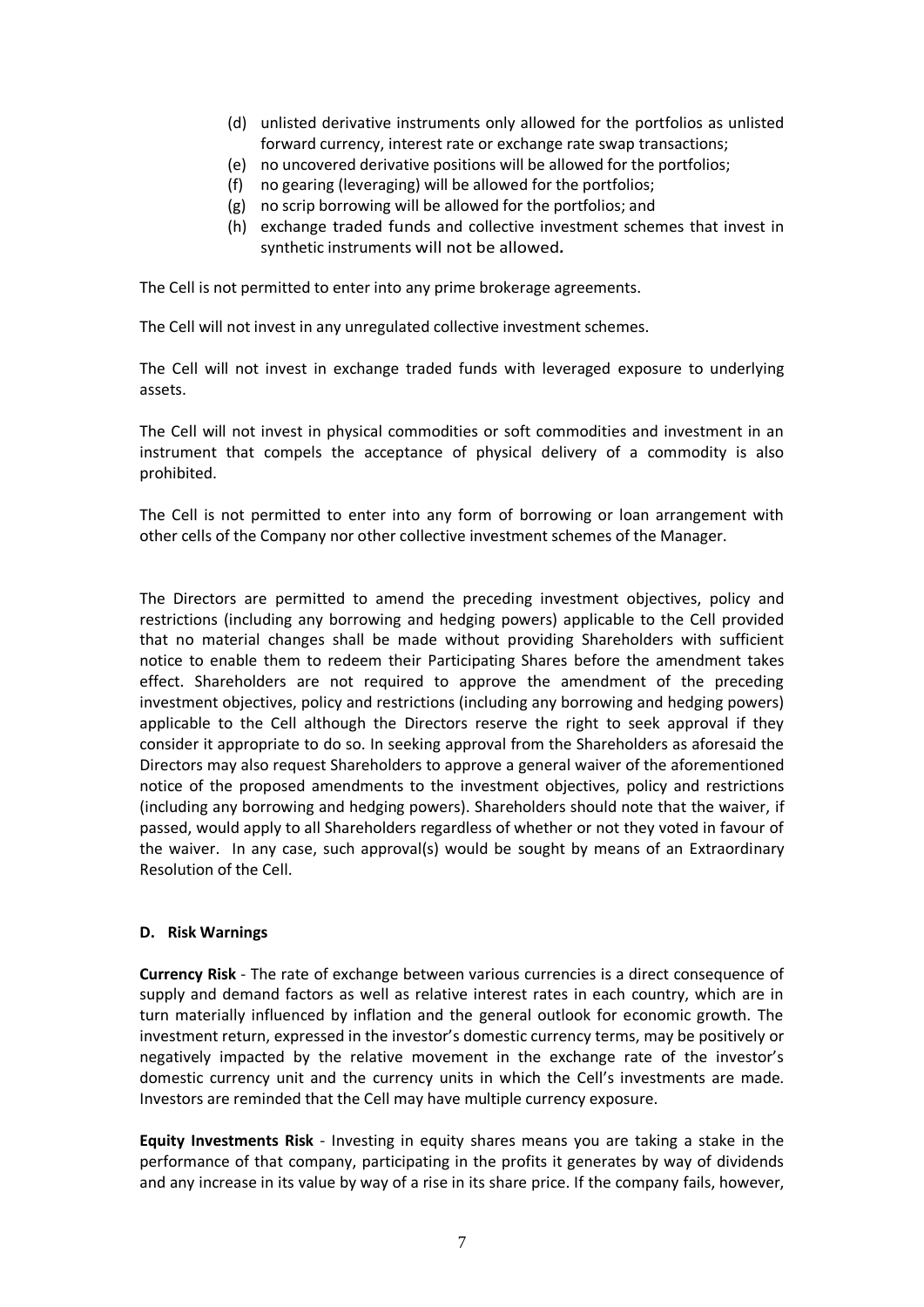all your investment may be lost with it. The share price does not reflect a company's actual value, rather it is the stock market's view of a company's future earnings and growth potential, coupled with the level of demand for it, that drives the share price higher or lower as the case may be. Demand is a function of the market's assessment of which countries, industry sectors and individual companies offer the best prospects for growth. That assessment is influenced by a whole array of economic and political considerations.

**Asset Allocation Portfolios Risk** – These portfolios invest in a combination of asset classes including but not limited to investments in the equity, bond, money and property markets within an individual collective investment scheme. The underlying risk and return objectives of individual portfolios may vary as dictated by each portfolio's mandate and stated investment objective and strategy. In the event that the portfolio has a significant exposure to an illiquid asset class, redemptions may not necessarily be realised immediately.

**Concentration Risk -** Although it is the investment policy to diversify the Cell's investment portfolio, the Cell may at certain times hold a few, relatively large investments (in relation to its capital). The Cell could be subject to significant losses if it holds a large position in a particular investment that declines in value or is otherwise adversely affected.

**Derivatives Risk** - Whilst derivative instruments, in the form of forward foreign currency exchange contracts, may be used for hedging purposes, the risk remains that the relevant instrument may not necessarily fully correlate to the investments in the Cell and accordingly not fully reflect changes in the value of the investment, giving rise to potential net losses.

Forward contracts are neither traded on exchanges nor standardised. Principals dealing in these markets are also not required to make markets in the currencies they trade, with the result that these markets may experience periods of illiquidity. Banks and dealers will normally act as principals and usually each transaction is negotiated on an individual basis.

### **General Risks**

- Past performance of any investment is not necessarily a guide to the future.
- Fluctuations in the value of underlying funds and the income from them and changes in interest rates mean that the value of the Cell and any income arising from it may fall as well as rise and is not guaranteed.
- Deductions of charges and expenses mean that you may not get back the amount you invested.
- Market and exchange rate movements may cause the value of investments to go down as well as up and you may not get back the amount you invested.
- The fees charged by service providers to the Cell and by the underlying fund managers are not guaranteed and may change in the future.
- The risks inherent in investments, which are higher risk investments, are greater than for other investments. Such higher risk investments may be subject to sudden and large falls in value. Higher risk investments include, but are not limited to, investments in smaller companies, even in developed markets, investments in emerging markets or single country debt or equity funds and investments in high yield or non-investment grade debt.
- The Cell will contain shares or units in funds that invest internationally. The value of your investment and the income arising from it will therefore be subject to exchange rate fluctuations.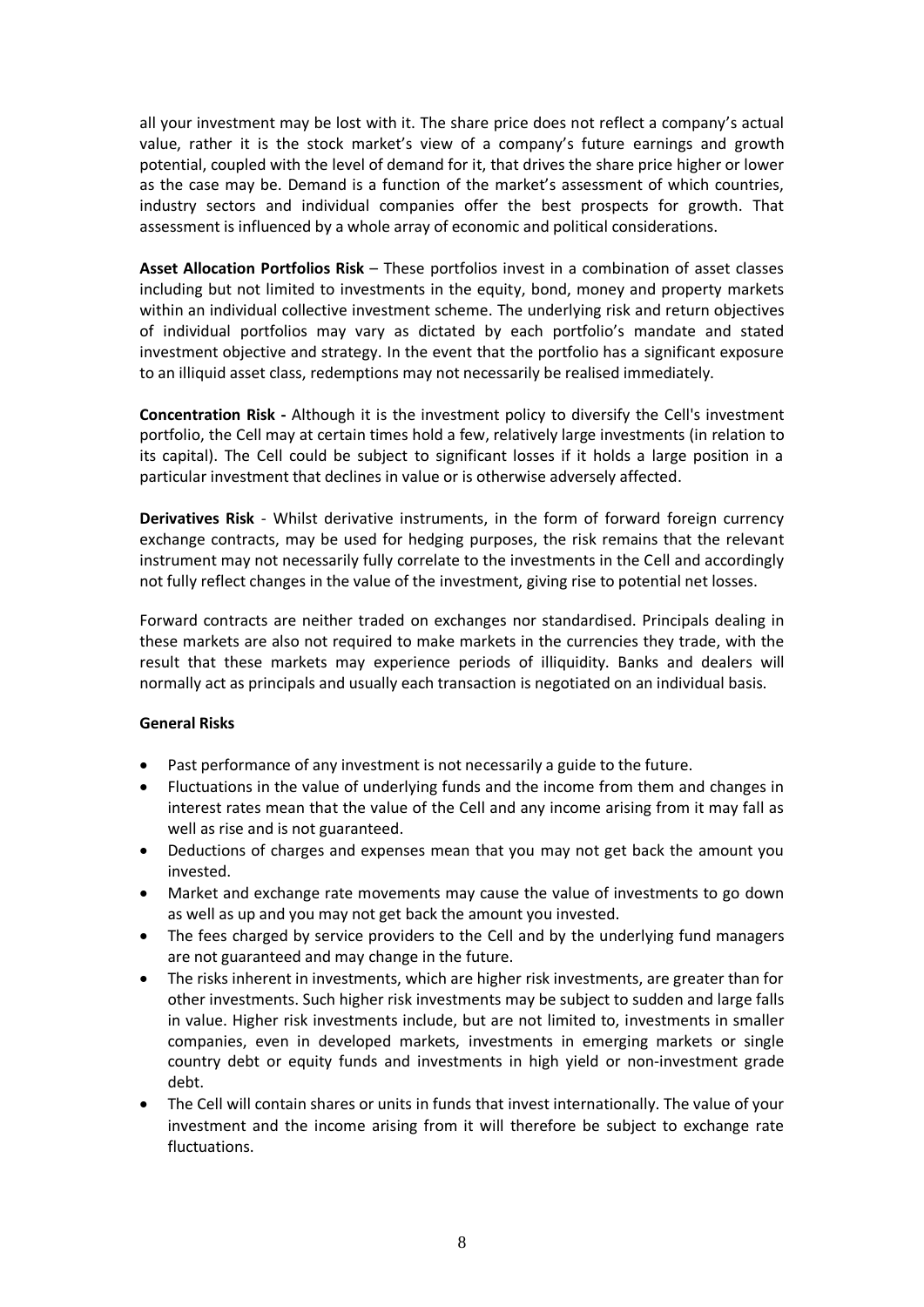- The Cell may contain shares or units in funds that do not permit dealing every day. Investments in such funds will only be realisable on their dealing days. It is not possible to assess the proper market price of these investments other than on the relevant fund's dealing days.
- Borrowings for purposes of paying fund redemptions may require that the amount be secured by means of a pledge of securities held by the Cell. In such instance the Cell will carry a liability until such time that sufficient liquidity is raised in the Cell to repay the amount.
- The Directors may determine to issue further Classes of Participating Shares in the Cell with different rights attaching thereto and, in particular, although all Classes will benefit from the same underlying securities and investment objectives and policy different Classes may from time to time be subject to different fees payable. To the extent that the Cell has more than one Class of Participating Shares subject to different fees, the Administrator shall keep separate books and records for each Class of Participating Share and shall allocate the appropriate fee to each Class.

## **E. Share Dealing**

Subscriptions: In accordance with the procedures set out in the Prospectus, the application form to subscribe must be completed and received, with cleared funds, by the Administrator by 12.00 noon (Guernsey time) on the relevant Dealing Day.

Redemptions: Written notice to redeem must be received by the Administrator by 12.00 noon (Guernsey time) on the relevant Dealing Day. Subject to any liquidity constraints applicable to the Cell's investments, the proceeds of redemption will be paid to investors within 5 Business Days after the relevant Dealing Day.

Further details of the share dealing policies and procedures in respect of the Participating Shares, including the timeframes for the issuance of contract notes, are set out in the Prospectus of the Company.

### **F. Sub-Investment Manager**

Pursuant to the Sub-Investment Management Agreement, as defined in the Material Agreements section of this supplement, the Investment Manager has appointed Ampersand Asset Management (Pty) Ltd (FSP No. 33679), a South African registered company whose registered office is 2<sup>nd</sup> Floor, 1 Melrose Boulevard, Melrose Arch, South Africa as Sub-Investment Manager to the Cell. Pursuant to the terms of the Sub-Investment Management Agreement, the Sub-Investment Manager is responsible for the investment of the Cell's assets and has discretionary authority to invest the same in accordance with the objective, policy and investment restrictions set out in this Supplement.

### **G. Distribution Partner**

Pursuant to the Distribution Agreement, as defined in the Material Agreements section of this supplement, the Directors and the Manager have appointed Vickers and Peters Financial Planning (Pty) Ltd (FSP No: 28003), a South African registered company whose registered office is 2<sup>nd</sup> Floor, 1 Melrose Boulevard, Melrose Arch, South Africa, as Distribution Partner to promote and market the Cell.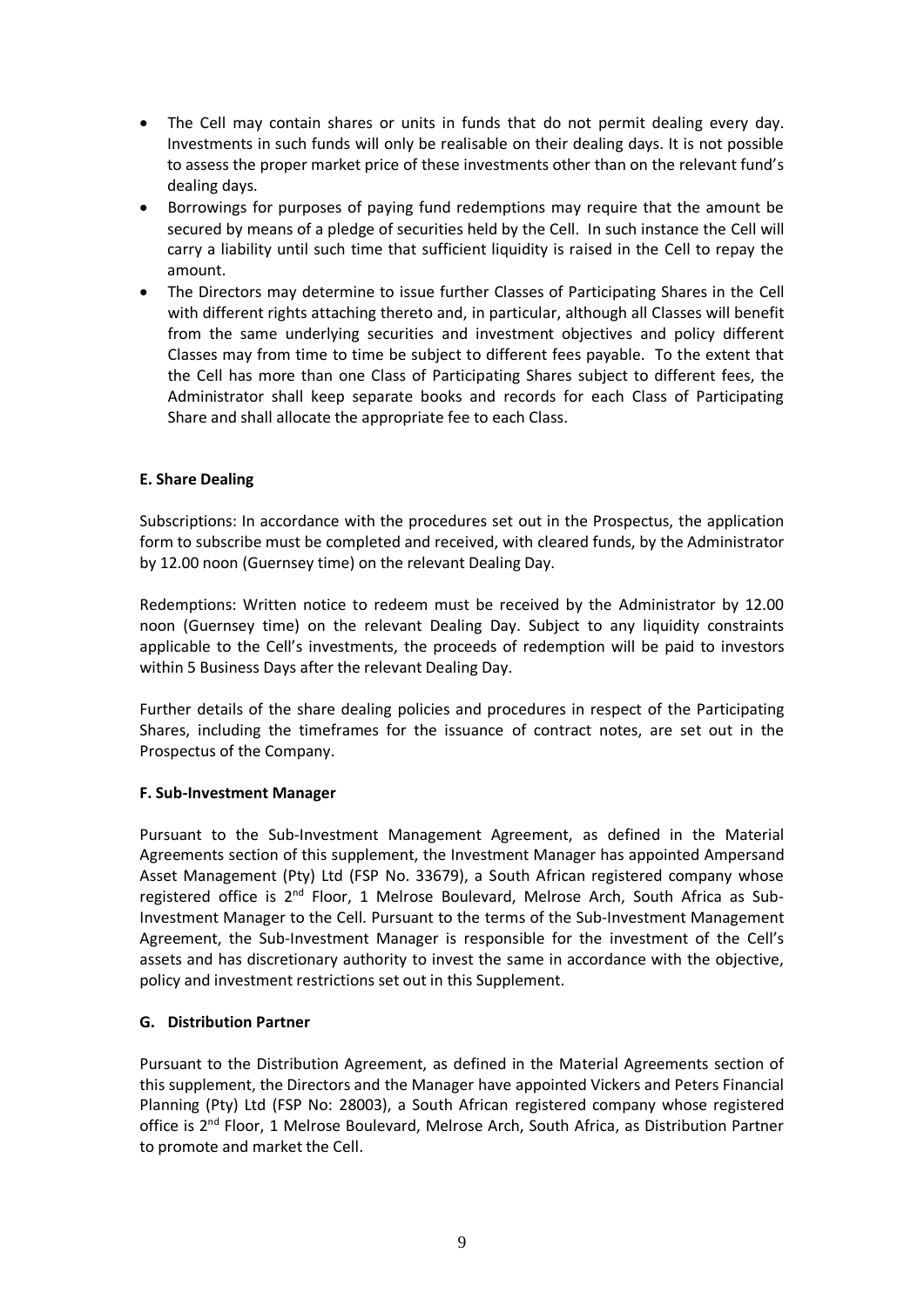#### **H. Fees and Expenses**

#### **Investment Management Fee**

Pursuant to the Investment Management Agreement, the Investment Manager is entitled to receive a fee (the "**Investment Management Fee**") for the services rendered in connection with the Cell. In respect of Class A USD Shares the Investment Management Fee will be equal to 0.80% of the NAV of the Cell per annum. In respect of Class B USD Shares the Investment Management Fee will be equal to 1.05% of the NAV of the Cell per annum. The Investment Management Fee will accrue as at each Valuation Point, based on the current valuation and is payable monthly in arrears.

#### **Sub-Investment Management Fee**

Pursuant to the Sub-Investment Management Agreement the Sub-Investment Manager is entitled to receive a fee of 0.75% of the NAV of the Cell in respect of Class A USD Shares and 1.00% of the NAV of the Cell in respect of Class B USD Shares per annum (the "**Sub-Investment Management Fee**"), which will be paid out of the fee received by the Investment Manager. The Sub-Investment Management Fee will accrue as at each Valuation Point, based on the current valuation and is payable monthly in arrears.

#### **Distribution Partner Fee**

The Distribution Partner will not be paid a fee.

### **Management and Administration Fee**

Pursuant to the Management and Administration Agreements, the Manager and the Administrator shall be entitled to the payment of a fee (the "**Management and Administration Fee**") for the services rendered in connection with the Cell. The Management and Administration Fee will accrue as at each Valuation Point, based on the current valuation of the Cell and is payable monthly in arrears.

The Management and Administration Fee will be chargeable on a sliding scale, in respect of all Share Classes, as follows:

The minimum Management and Administration Fee will be borne by the Classes on a pro rata basis by reference to their respective NAVs.

The Management and Administration Fee will be chargeable on a sliding scale, in respect of all Share Classes, as follows:

| <b>Band</b>                               | Fee (per annum)      |
|-------------------------------------------|----------------------|
| Up to US\$30M                             | 0.30%                |
| From US\$30M                              | 0.25%                |
| Over US\$60M                              | 0.20%                |
| Minimum Management and Administration Fee | US\$22,000 per annum |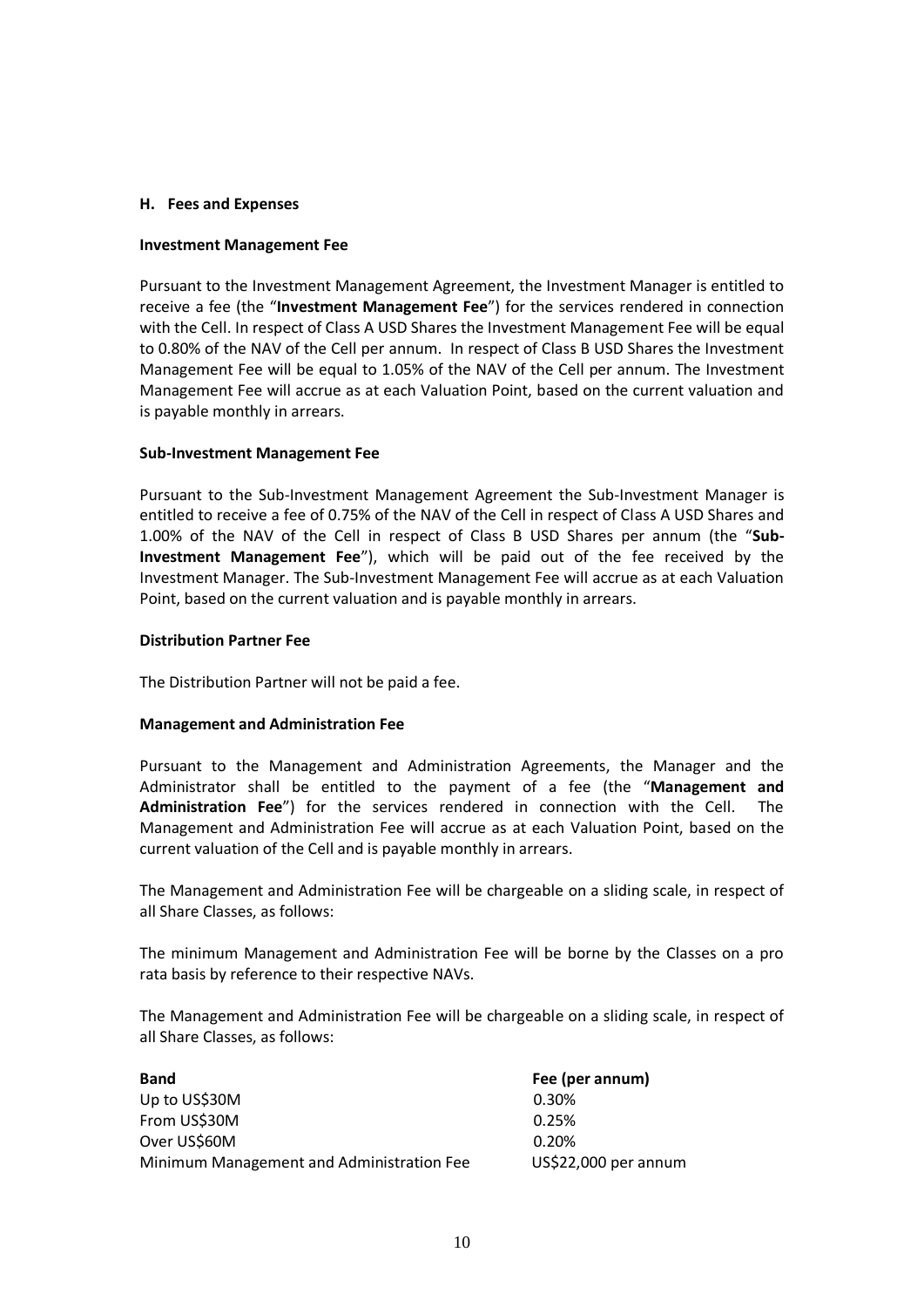The minimum Management and Administration Fee will be borne by the Classes on a pro rata basis by reference to their respective NAVs.

#### **Custodian Fee**

Pursuant to the Custodian Agreement, the Custodian shall be entitled to the payment of a fee (the "**Custodian Fee**") for the services rendered in connection with the Cell. The Custodian Fee will accrue as at each Valuation Point, based on the current valuation and is payable monthly in arrears.

The Custodian Fee will be chargeable on a sliding scale, in respect of all Share Classes as follows:

| <b>Band</b>             | Fee (per annum)     |
|-------------------------|---------------------|
| Up to US\$30m           | 0.05%               |
| From US\$30m to US\$60m | 0.04%               |
| FromUS\$60m to US\$100m | 0.03%               |
| Over US\$100m           | 0.02%               |
| Minimum Custodian Fee   | US\$8,000 per annum |

Additional transaction fees may also apply. In addition the Custodian may be entitled to charge and recover transaction fees, external costs and third party fees (including subcustodian fees) reasonably incurred and as agreed in advance by the Manager.

#### **Fee Increases**

The above quoted fees which are directly payable by the Cell shall only be increased subject to Shareholders being provided with sufficient notice to enable them to redeem their Participating Shares before the amendment takes effect. Shareholders will not be required to approve increases in fees payable by the Cell although the Directors reserve the right to seek approval if they consider it appropriate to do so. In seeking approval from the Shareholders as aforesaid the Directors may also request Shareholders to approve a general waiver of the aforementioned notice. Shareholders should note that the waiver, if passed, would apply to all Shareholders regardless of whether or not they voted in favour of the waiver. In any case, such approval(s) would be sought by means of an Extraordinary Resolution of the Cell.

#### **Transaction Fees**

Fees will be levied on all transactions placed in relation to the underlying assets of the Cell.

#### **Directors' Fees**

The Directors' fees in respect of the Cell shall not exceed US\$20,000 in aggregate in any twelve month period. In addition, the Directors shall be entitled to be repaid for all reasonable out of pocket expenses properly incurred by them in the performance of their duties to the Cell. Such fees and expenses shall be paid out of the assets of the Cell alone and not from the cellular assets of other Cells of the Company or assets of the Company itself.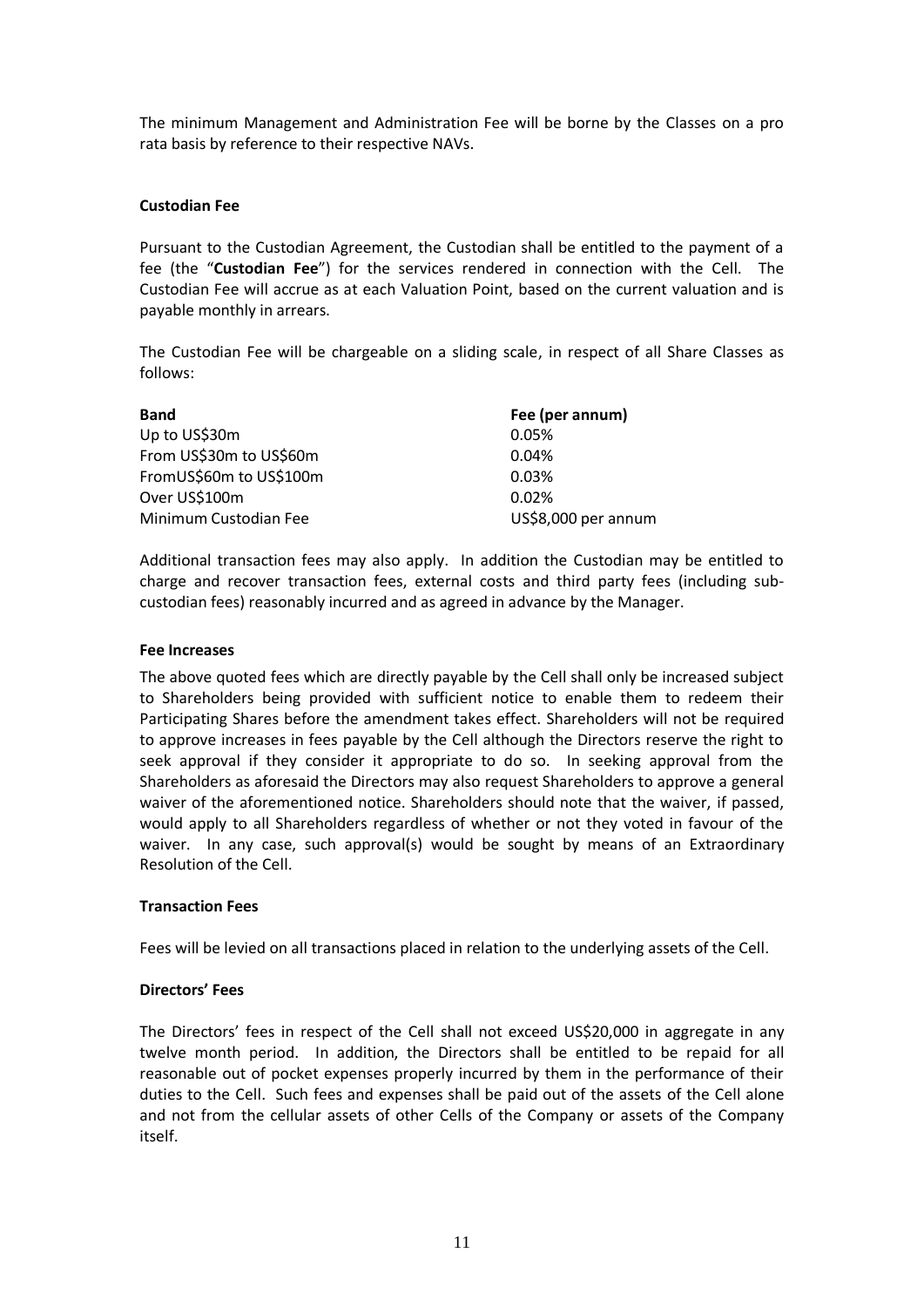## **I. Material Agreements**

The following agreements have been entered into and are (or may be) material to the Cell (in each case, as may be amended, modified or supplemented from time to time).

- 1. Authority Agreement dated 1 October 2021 (the "**Authority Agreement**") between the Cell and the Company. Pursuant to the agreement the Company has agreed to act on behalf of the Cell in respect of the negotiation, amendment and execution of principal agreements with service providers and to take such actions as necessary to perform the Company's obligations (duly acting on behalf of the Cell) as prescribed under those agreements. The Authority Agreement may be terminated, amongst other things, by either party giving the other not less than 30 days' notice in writing, so as to expire on the last day of any calendar month.
- 2. Sub-Investment Management Agreement dated 18 September 2009 as amended on 6 October 2021, to include the Cell, between the Investment Manager and Ampersand Asset Management (Pty) Ltd (the "Sub-Investment Manager"). Pursuant to the agreement, the Sub-Investment Manager has agreed to act as Sub-Investment Manager of the Cell. In the absence of fraud, wilful default or negligence, the Sub-Investment Manager shall not be liable for any loss or damage suffered by the Company or the Cell or any other person arising out of an error of judgment or oversight or mistake of law on the part of the Sub-Investment Manager made in good faith in the performance of its duties. The agreement may be terminated by any party giving three months' prior notice to the others in writing.
- **3.** Distribution Agreement dated 4 October 2021, to include the Cell, (the "**Distribution Agreement**") between the Cell, the Manager and Vickers and Peters Financial Planning (Pty) Ltd (the "**Distribution Partner**"). The Distribution Partner shall have the exclusive rights to promote and market the Cell and shall provide its services in the promotion, marketing and advertising of the Cell. The Distribution Partner shall indemnify the Cell in respect of all claims arising out of the activities of the Distribution Partner in relation to the Cell. The Agreement is terminable inter-alia, on six months' written notice given by either party.

## **J. Regulatory Position**

The Company and the Cell are authorised as a Class B Collective Investment Scheme by the Guernsey Financial Services Commission under the Protection of Investors (Bailiwick of Guernsey) Law, 2020, as amended. In giving this authorisation the Guernsey Financial Services Commission does not vouch for the financial soundness of the Company or the Cell or for the correctness of any of the statements made or opinions expressed with regard to them.

The Manager is the "principal manager" of the Company and the Cell and is licensed by the Guernsey Financial Services Commission, with its registered office at La Plaiderie House, La